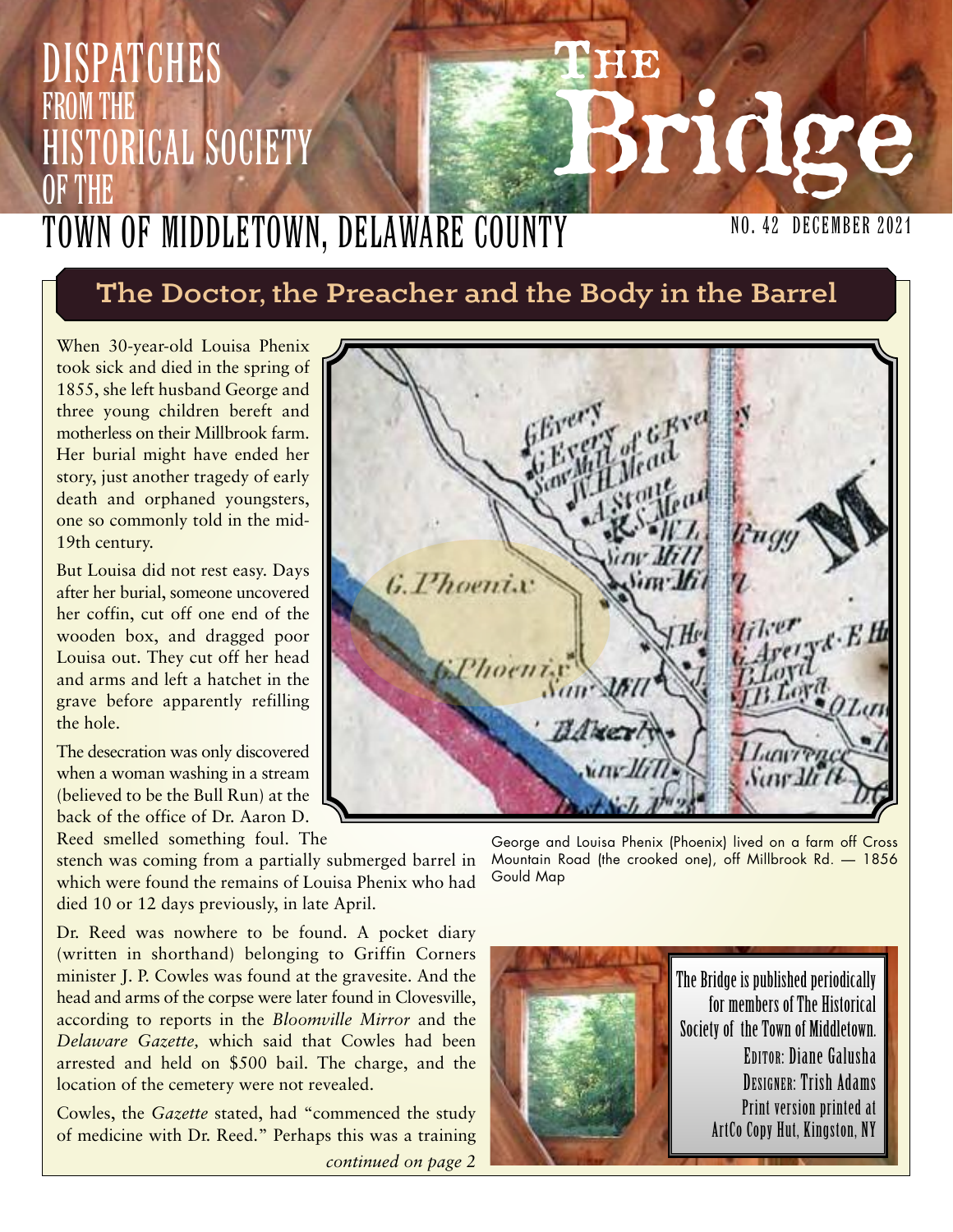#### **2 The Doctor, the Preacher and the Body in the Barrel**

#### *continued from page 1*

exercise? (Cadavers were commonly used by doctors and those aspiring to be doctors for study and practice, and they were sometimes supplied by grave raiders for a fee.) A resident writing to the *Mirror* about the incident, offended as much by the contamination of the water as by the 'grave robbery,' said the "mutilation . . .was more like the work of dogs than surgery."

For his part, Cowles, writing on May 22 to correct 'misstatements' in the *Mirror*, said he had not been studying medicine with Dr. Reed, nor did he have any connection to him. The notebook found at the grave was not 12 to 18 inches down but rather was "said to be found on top of the grave." Lastly, the preacher asserted, the head and limbs of the unfortunate Louisa were not found in Clovesville "or any other place."

Not exactly a full-throated denial or a loud denunciation of those besmirching his reputation.

We don't know what became of the legal case, but Cowles carried on as a clergyman, officiating at the marriage of Chester Cook and Mary Merwin at West Shandaken (Pine Hill) on May 29, just three weeks after the incident.

We don't know when Dr. Reed returned to town, or whether he was ever charged.

Nor do we know whether Louisa was eventually reunited J. P. Cowles was a candlemaker, a preacher, and, he claimed, a with her head and arms, though we assume she was laid to rest for the second time in a new, intact coffin. But where? If she was given a headstone, no one has found or recorded it.

Research into public and family records have taught us something about the rest of the story.

Aaron DeLong Reed, born in Roxbury in 1824, was living at the Akerly Hotel in Margaretville in 1855 when he was listed as a "doctor." The 1856 Gould map shows "Dr. D. Reed" on Walnut Street two doors up from Main Street. The directory of business people on that



doctor. In his will he ordered that "MD" be inscribed after his name on his monument at Spring Grove Cemetery, Hartford, CT. Find-A-Grave

Smith Reed had studied medicine with his older sibling before heading to Vermont Medical College where he graduated in 1854. He returned to Margaretville to practice for a time with Aaron, before the latter, perhaps operating under a cloud of suspicion, moved to Cincinnatus, Cortland County with his wife, Mariam Hubbell Reed and their daughter Eva May. A second daughter, Ida, was born in Cortland County in 1857.

map also lists his brother, S(mith) W. Reed as a doctor. Dr. Reed served as physician to two regiments of the NY



Diane Galusha, PRESIDENT Doris Warner, VICE PRESIDENT Pat Moore, TREASURER Agnes Laub, SECRETARY TRUSTEES: Amy Taylor, Barbara Moses, Josef Schoell,

Gary Smith, Linda Armour

www.mtownhistory.org history@catskill.net Find us on Facebook!

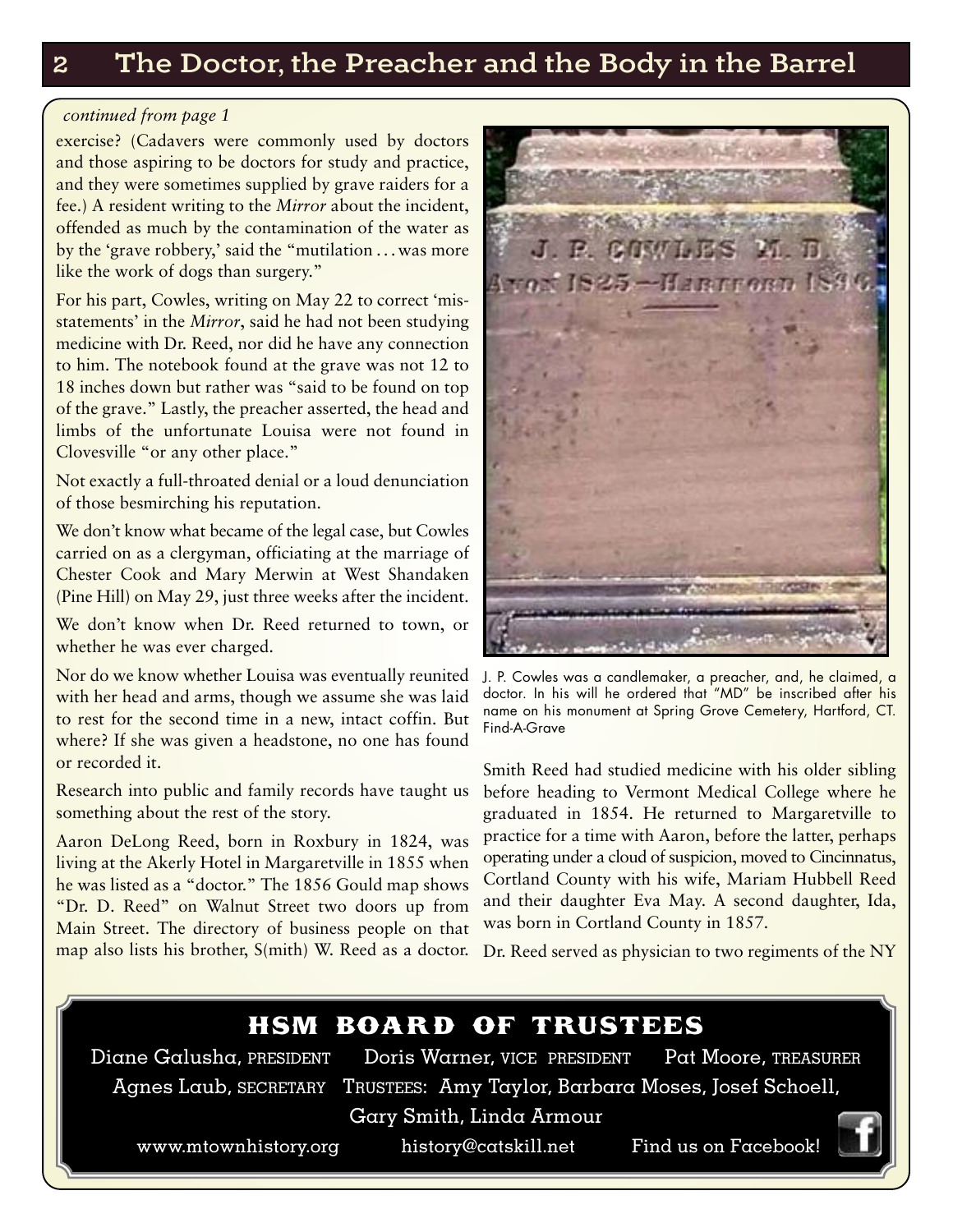#### **The Doctor, the Preacher and the Body in the Barrel 3**

National Guard during the Civil War, which claimed the lives of two of his brothers. He practiced medicine in Cortland County for several decades. Like his brother Smith back in Margaretville, he was esteemed by his community which turned out by the hundreds for his funeral in Marathon in 1892. The pall bearers were fellow physicians.

Louisa Sears Phenix was born around 1825, one of 11 children of James and Clarissa Waterbury Sears. They lived in Shandaken. Louisa married George W. Phenix in 1840. Several members of both their families, including their parents, had moved to Illinois but George and Louisa stayed to start a family in Middletown. In 1850 they lived in the Millbrook area. In 1855, the year Louisa died, George was shown as a farmer who owned his land which appears on the 1856 map to have been off Cross Mountain Road. Now a widower, George had three children – Charles 11, Adelaide 9 and Peter 7. George's sister Mary had returned from Illinois to help in this newly bereaved household.

Sometime after 1856 the family went west to join relatives in Stark County, IL, where the Phenix clan had done very well in business, farming and real estate.

In 1858, George took a new wife, Susan Jane Drawyer. George and Susan had five more children. By 1875 they had moved to Kansas. At Susan's death George married a third time, in 1888, to Arminda Williams Butler. They moved to Chillicothe, IL and he died in Peoria in 1903.

Louisa and George's sons died without heirs. Sadly,

losing Martha and a second daughter, they welcomed a baby boy, and in 1865, a second son.

J. P. Cowles appears to have weathered the tumultuous aftermath of the 1855 grave desecration. He was remembered in an article by James O'Connor in the Feb. 21, 1889 *Delaware Gazette* as having lectured in 1857 on 'universal salvation' at the school house in Lumberville (later named Arena) to 'a few old men, women and children.'

But his personal life was far from saintly. His marriage was rocky by some accounts and J. P. evidently left Hannah and John for a time, living in Ohio in 1860. In early 1861 he was back east and seemingly in good graces with Hannah, in Madison County, NY, where he, "accompanied by our family," paid a visit to the Peterboro home of abolitionist Gerrit Smith. His account of the visit was published in the *Bloomville Mirror* where it was seen by J. P.'s brother, Samuel W. Cowles, who wrote to the paper the following week: "I heartily rejoice that he (J. P.) remained long enough in Delaware County to prove to his friends his strict integrity and honesty of purpose and that he has a will to carve his way through life with that seeming manliness which invites our sympathy and respect."

Well, maybe not everyone's sympathy and respect. In a letter from Griffin Corners dated May 30, 1866, an unidentified writer announced that J. P. Cowles "has deserted his former wife and is now traveling with another man's wife he claims to be his by law." Hannah and

Adelaide repeated her mother's tragic history. She was only 26 when she died in Stark County in 1872, leaving a husband and three children.

James Perkins Cowles was born in Connecticut in 1825. He married Hannah Dix in 1847 and in 1850 was a soap and candlemaker in Littlefield, CT.

In late 1854 the couple arrived in Griffin Corners with their sevenyear-old daughter Martha. What drew them to Delaware County is unknown, but he appears to have found religion — according to one source he was a "second advent preacher." In 1858, after



Dr. Aaron D. Reed lived on Walnut Street, Margaretville near where the decapitated body of Louisa Phenix was found in a barrel in Bull Run stream in 1855. He and his family soon after moved to Cortland County. Beers 1869 Atlas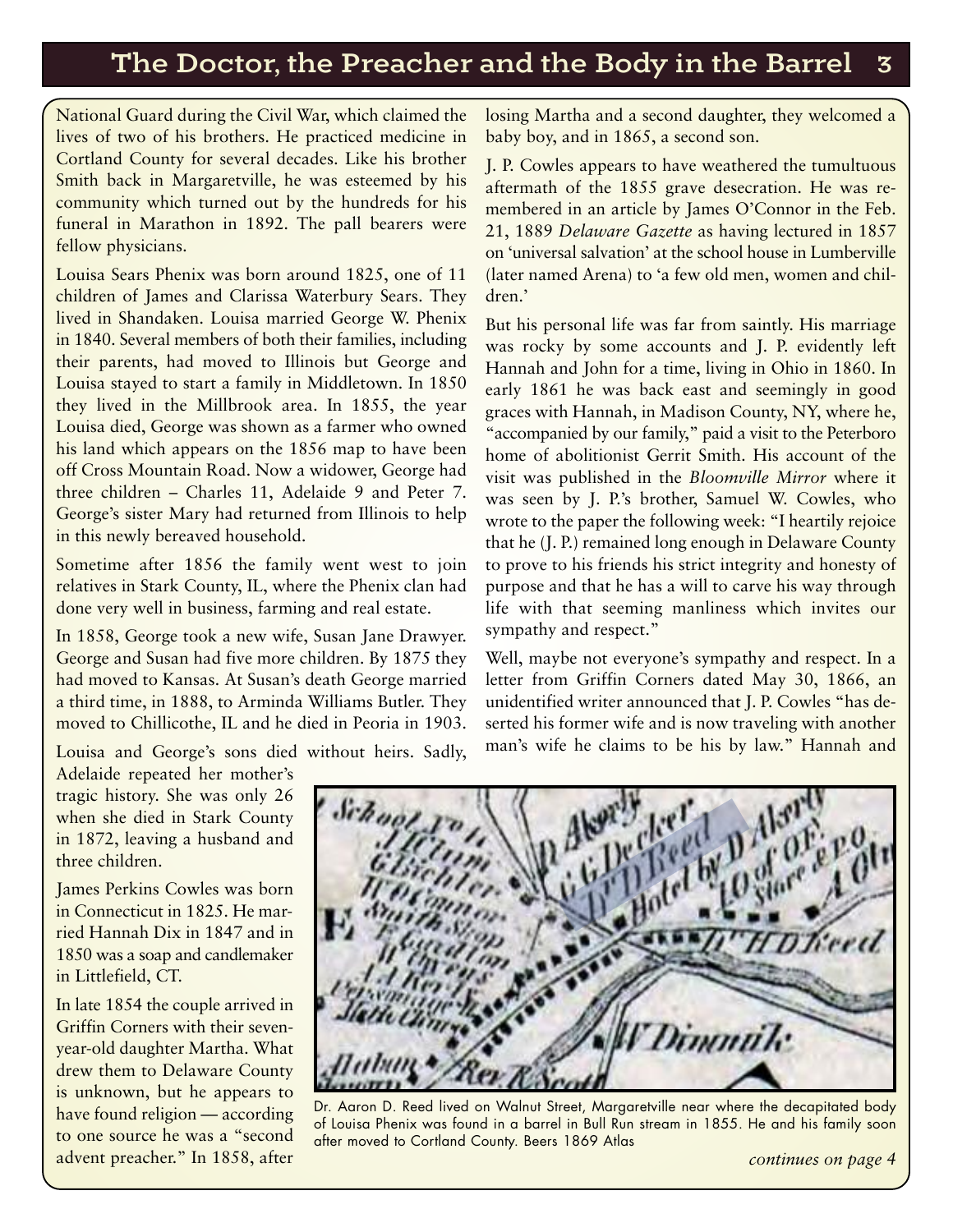#### **4 The Doctor, the Preacher and the Body in the Barrel**

their two sons were reportedly left "destitute." From then on J. P. and Hannah led separate lives.

In June 1866 he swung through Delaware County on a lecture tour, this time as a doctor who gave a series of lectures on his new discovery in "Physiological Science." In 1870 he lived in Ottawa, IL with a boarder described as a 'spiritual medium.' Then he moved to Camden, Maine and later to Hartford, CT where he died in 1896.

Ten years before his passing, J. P. Cowles penned his last will and testament. In it, he directed that his casket be closed, and that "no one be allowed to see my face after I am deceased except those needing to care for my body before being placed in the casket." He wanted "no clergyman or religious body (to) have charge of my funeral" and directed that "MD be attached to my name (on the cemetery monument) showing my profession." In a codicil added in 1895, he bequeathed to a woman in Hartford several books, including "Spiritual Therapeutics or Divine Science," "The Encyclopedia of Death and Life in the Spirit Worlds" and other esoteric titles.

One directive in the will remains a mystery:

"I order and direct that any sealed or closed packages that may be found among my possessions with directions on them 'to be burned without opening' that such disposition shall be made of them."

What could J. P. Cowles have been hiding?

And who disturbed the eternal sleep of Louisa Phenix?



Smith Reed, Dr. Aaron's brother, had a long and respected tenure as a local physician, and lived in a Walnut Street house that has been the residence of many physicians and dentists and still stands. Grant Collection, DCHA

*This article by Diane Galusha is an expansion of one first published in the Delaware County Historical Association newsletter September 2020 written by DCHA staff member Samantha Misa.*

Fifth, I order and direct that any seals<br>or closed packages that may be found<br>among any possessions, with directions on kinneck without spening chall-be made of

What was J. P. Cowles hiding by directing in his will that sealed boxes found among his belongings be burned?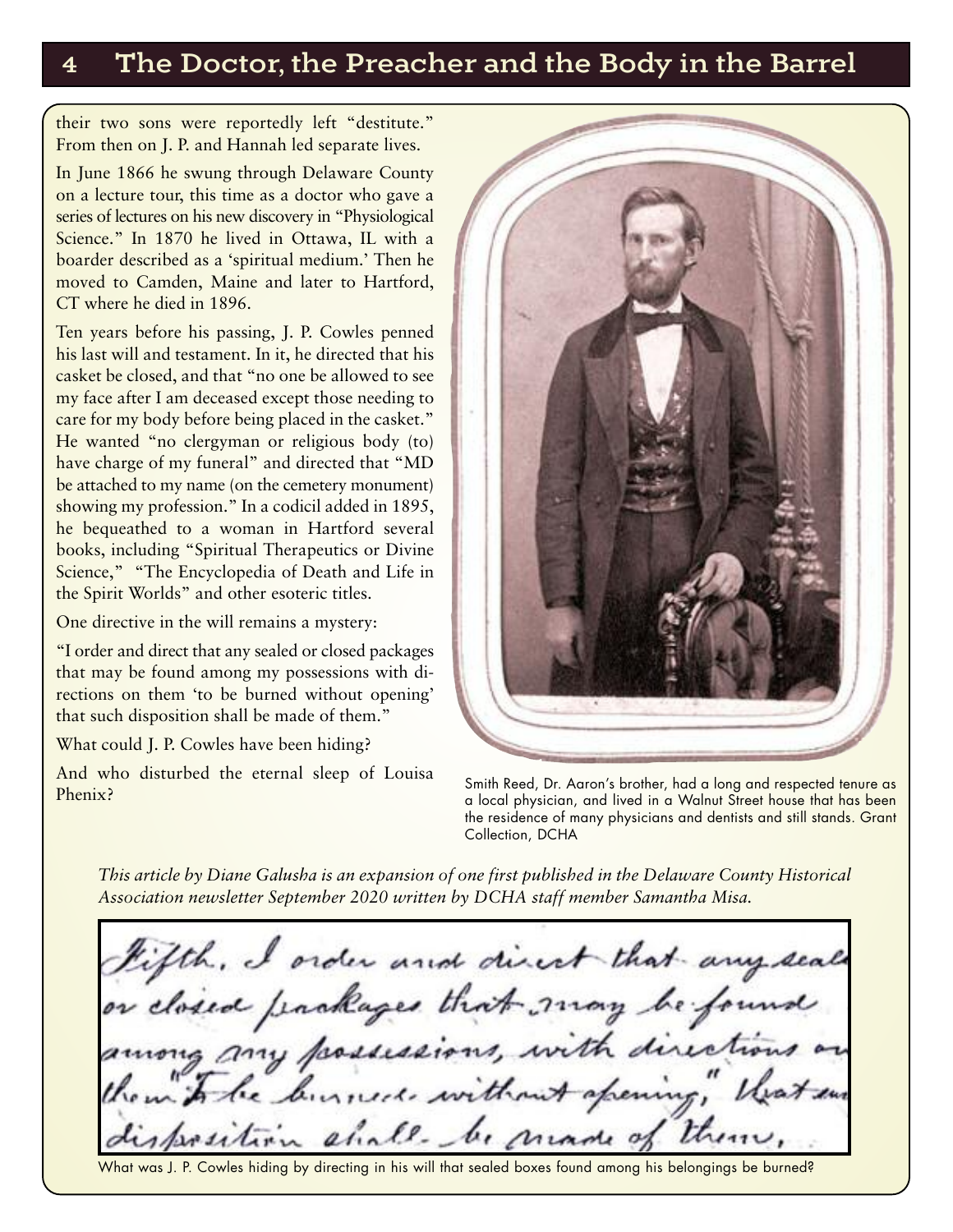#### **Update: Campaign for a Middletown History Center 5**

As you no doubt know, our original plan for a coveredbridge styled addition to the hall on Cemetery Road was reluctantly shelved because of the anticipated price tag. After looking at many other options we decided that a more modest expansion of the hall will provide room for the archives, a small office, an accessible rest room and some display space. In early 2021 we engaged the services of engineer Paul Gossen of Vega to draw up plans for an 800-square-foot year-round addition to be named the Nicholas J. Juried History Center for the generous benefactor who has contributed \$100,000 towards the project.

This summer it became clear that, due to years of moisture from the ground, the floor in the hall is sagging in spots and has become a hazard. So, before we build

an addition, we need to fix the hall floor. The Board has opted to replace the wood floor with a concrete floor and eliminate the problem going forward. This job, to be paid from operating funds, will be done by Dean Hunter in the spring.

Meanwhile, we have watched the Building Fund grow over the past four years as donations have continued to come in from many generous contributors. Thank you! It is exciting to now be finalizing plans for the addition. We anticipate putting the project out to bid in mid-2022. It's been a slow process, but we are making progress!

Thank you, members and donors, for your patience and your continued faith in our efforts to create a History Center we can all be proud of.



Amy Taylor, an HSM trustee, enjoyed a chat with Chuck D'Imperio as he signed a copy of his book, *Unknown Museums of Upstate New Yor*k following his presentation at the HSM annual meeting and luncheon October 23.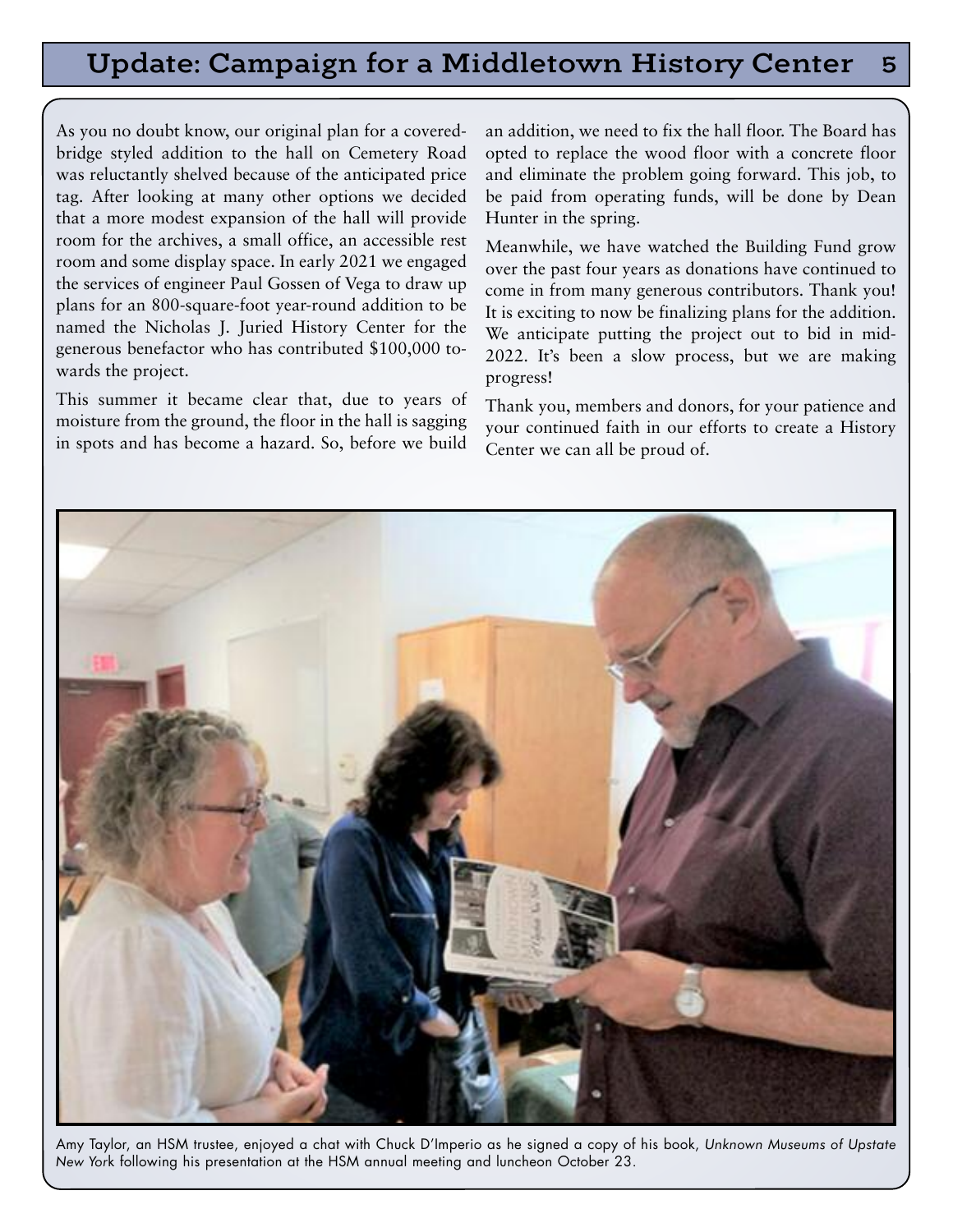#### **6 HSM — 2021 in Review**

The Fairview Public Library garage has proven to be an excellent space to store and process our priceless collection as we make plans for a permanent archives. We have begun recording items in a database, and we are developing a library of regional and local history books.

Additions to the collection include a community quilt made by women of Arkville for the 1976 Bicentennial; more than 50 MCS and Roxbury yearbooks, a pair of slates from the Weaver Hollow school, scrapbooks pertaining to the local women's bowling league, an 1880s diary and a 1902 Margaretville village census, plus many more items.

Our friends at Nor'easters Metal Detecting Club came for the fifth straight Relic Hunt and made a very generous donation of \$5,000 to the Building Fund after searching for buried history in the Fleischmanns area.

HSM teamed up with forest historian Dr. Michael Kudish to offer a history hike in Kelly Hollow, not once, but twice due to high demand. The research that was done on the sawmill, railroad and homesteads in that area of Millbrook will be a lasting contribution to local history.

Our 7th Living History Cemetery Tour in July was

another rousing success. An amazing number of volunteers — 41 this year — made it happen and we are grateful!

Our summer Jumble Sale netted more than \$1500.

We have collaborated with other historical societies and museums on Middletown-related research projects. Our website has served as the conduit for genealogy and history questions from people all over the country. They provoke research that adds to our knowledge of families in town.

In 2021 we helped facilitate the Mountain Athletic Club's installation of a historic marker in Fleischmanns – the 16th marker in Middletown — and for the third year, we sponsored a county grant to promote a rally of vintage cars in recognition of the 1903 Automobile Endurance Run along what is now NYS Route 28, the Catskill Mountains Scenic Byway.

We continue to be grateful to the Town of Middletown and Village of Margaretville for their annual support.

Thank you to Jackie Purdy who donated the hand stitched quilt for our annual raffle. It was won by Wendy Courtney of Putnam Valley.



Denny Herzberg collects vintage vehicles and Victrolas and showed them off to visitors at a unique event for HSM supporters in August.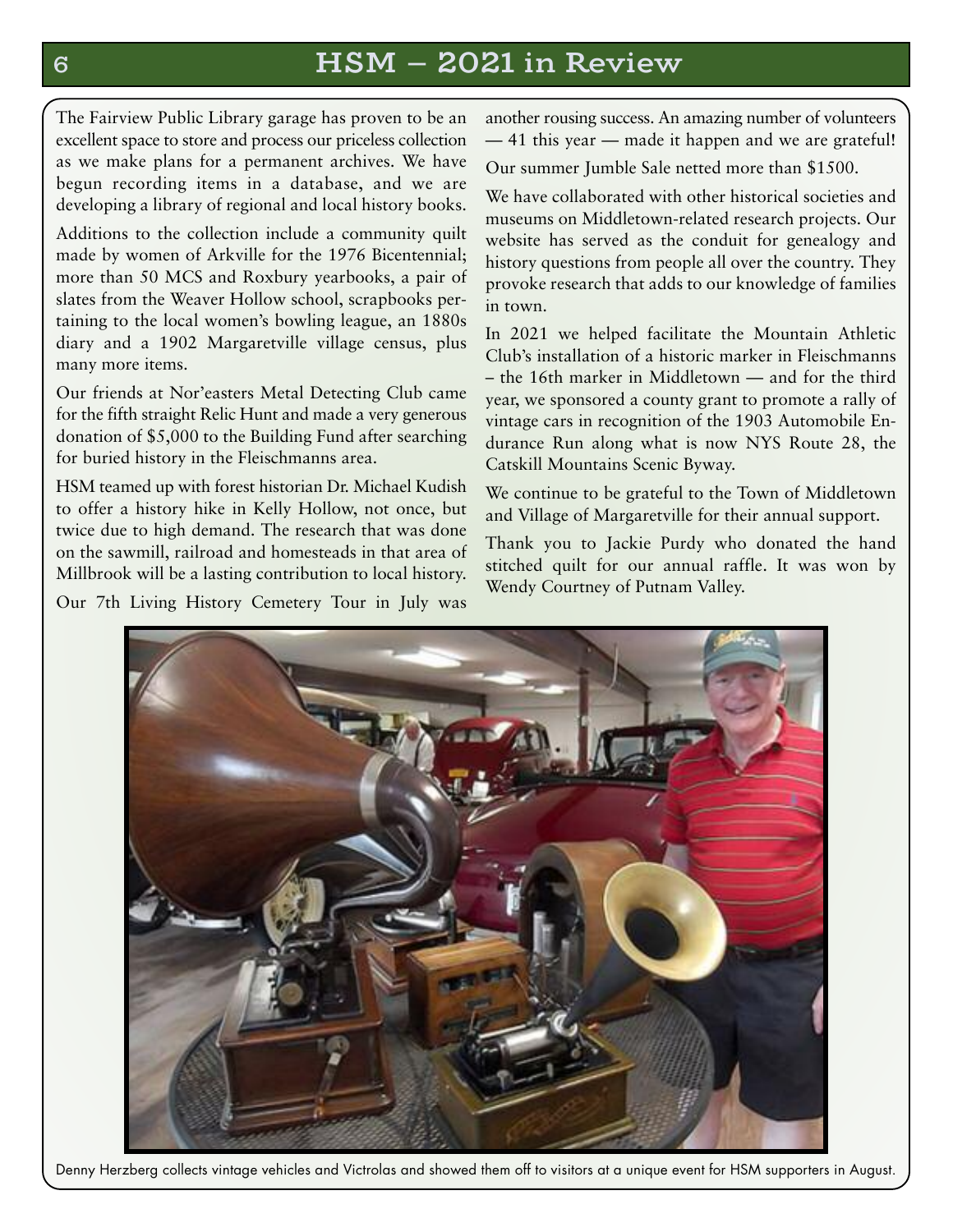### **A PLEA FOR OBITUARIES**

The ongoing Covid-19 pandemic has had the unfortunate effect of discouraging the writing of obituaries. Many people have passed away without funerals or memorial services, and, for whatever reason, without obituaries recounting their families, professions, interests and community contributions.

Obituaries publicly recognize and celebrate a life. They also document personal and shared history that is so very important to future genealogists and researchers. If you or someone you know has experienced the loss of a loved one and you would like some help crafting a meaningful written tribute for distribution to friends, family and the media, please contact Diane Galusha, 845-586-4973.

#### **Don't trash our history!**

Cleaning house? We are eager to accept family albums, scrapbooks, deeds, business records, postcards and other items that relate to Middletown's history. Please call or email us if you have something that needs a loving home. We promise to preserve it for posterity. 845-586-3630; history@catskill.net.

We collected information and photographs on 33 district schools from Middletown and periphery and mounted an exhibit at the 2021 Cauliflower Festival. These are the students of District 9. Pink Street School, in Denver. The four kids in the middle are Floyd and Frank Shultis, Mary Lawrence and Lucy Kelly.



Blythe Carey of Highmount was among volunteers who helped clean 16 headstones at eight area cemeteries in a new fundraising effort.